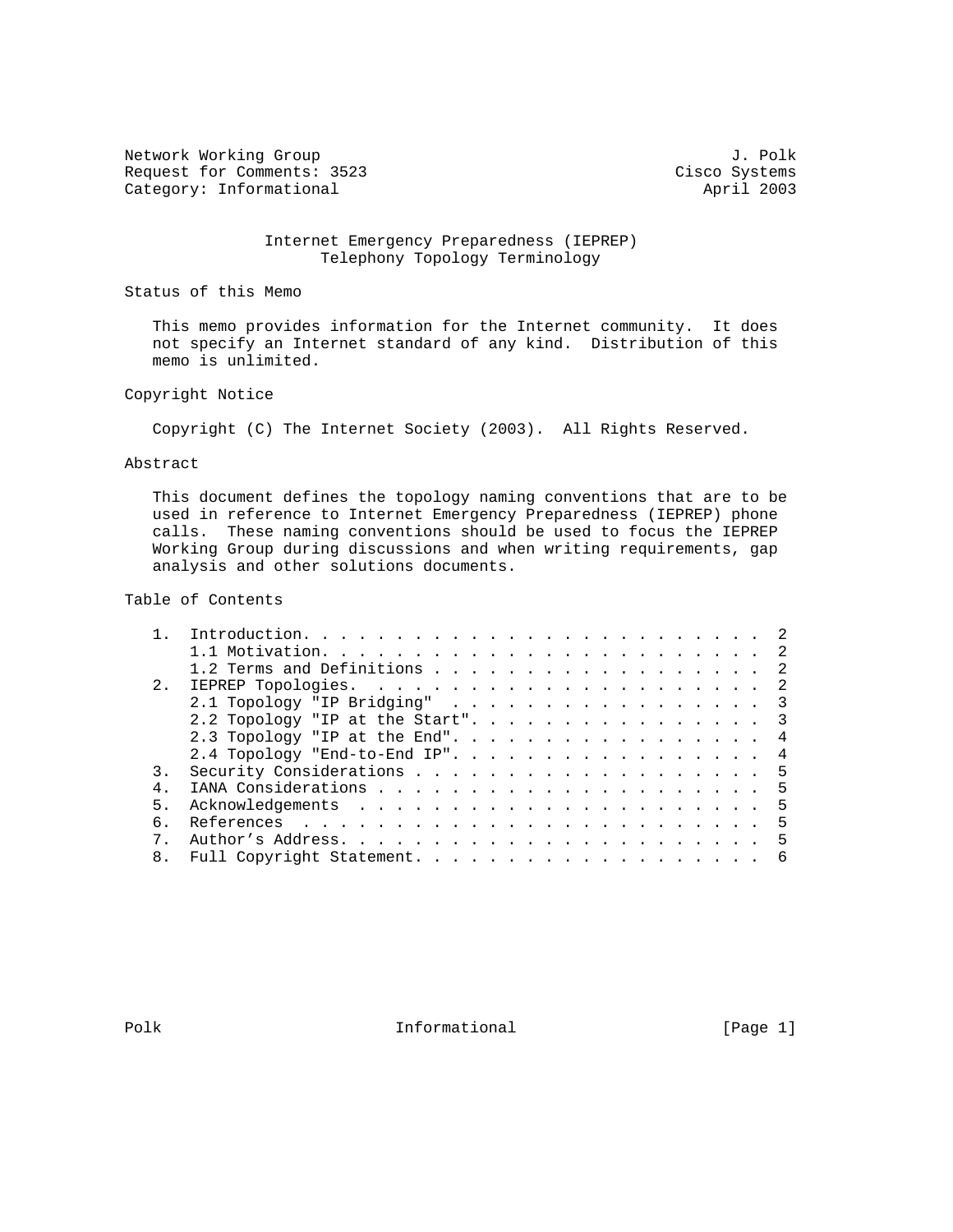# 1. Introduction

 This document defines the topology naming conventions that are to be used in reference to IEPREP phone calls. These naming conventions should be used to focus the IEPREP Working Group (WG) during discussions and when writing requirements, gap analysis and other solutions documents.

 There has been much confusion on the IEPREP list as well as within each meeting about the topologies IEPREP is considering. Hopefully this document will give each reader and author a reference set of named architectures.

 This memo attempts to be agnostic with regard to IP signaling or control protocols (SIP, MEGACO, etc), as well as any underlying Quality of Service (QOS) mechanisms (Diffserv, RSVP, NSIS, etc).

1.1 Motivation

 Simply put, to get everyone referencing the same (named) topologies in order to have useful and less confusing dialog to further this working group's efforts.

1.2 Terms and Definitions

The following acronyms need to be exploded for clarity:

CSN = Circuit Switched Network

GW = Gateway (CSN to IP, or IP to CSN)

2. IEPREP Topologies

 There are 4 often mentioned, but very little documented topologies discussed within this WG's efforts so far. The following subsections name and describe each of the topologies.

The 4 topologies are (quickly):

 Topology "IP Bridging" Topology "IP at the Start" Topology "IP at the End" Topology "End-to-End IP"

Polk **Informational** [Page 2]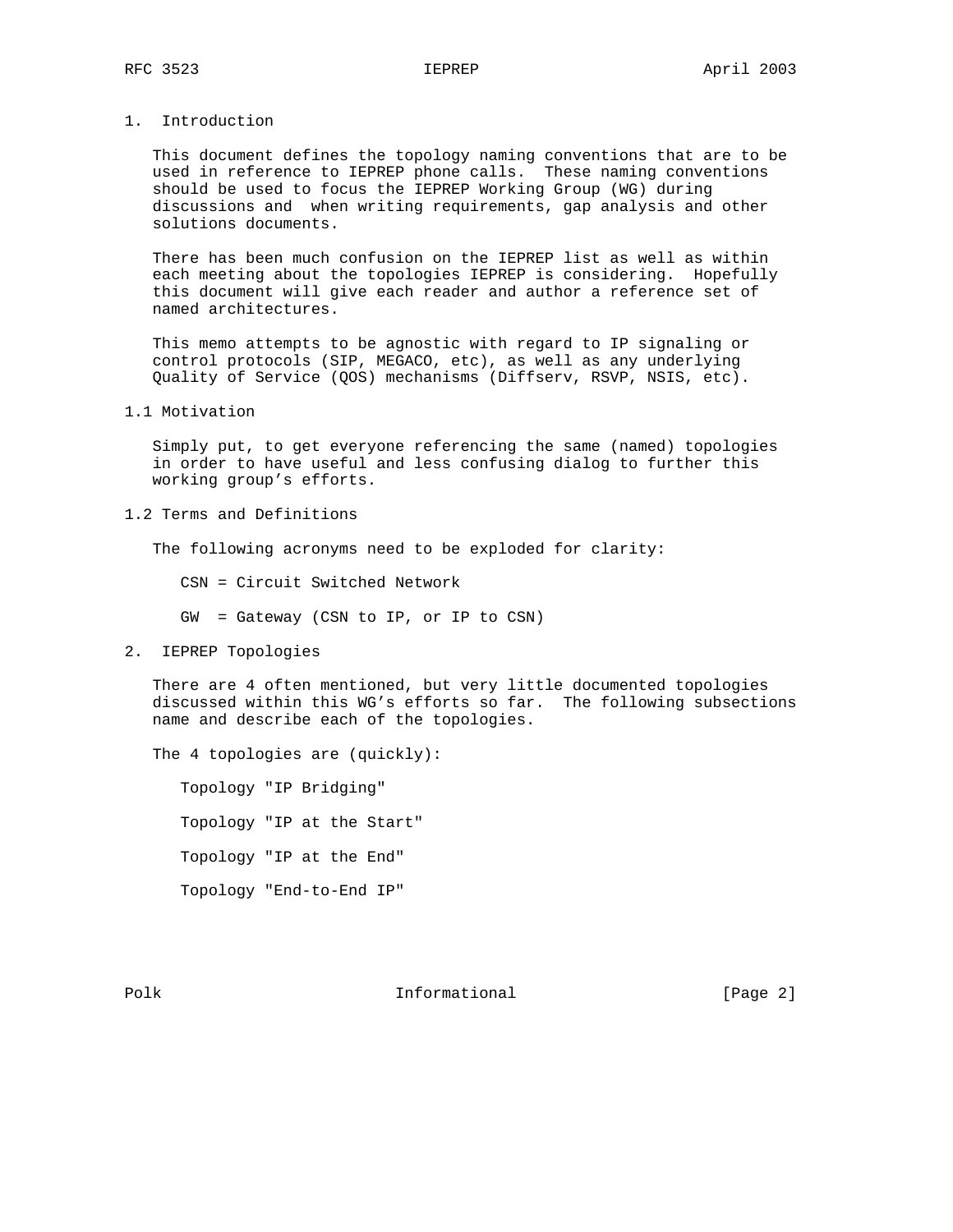2.1 Topology "IP Bridging"

 This topology is sometimes known as "IP in the Middle" of two CSNs. In this topology, a CSN phone of any type initiates (dials) a call to another CSN phone with an IP core between the two CSNs.

This topology should simplistically look like this:



Figure 1. Topology "IP Bridging"

2.2 Topology "IP at the Start"

 This topology has the initiating party placing (dialing) the call from an IP Phone (PDA or computer), and the called party residing in the CSN.



Figure 2. Topology "IP at the Start"

Polk **Informational Informational** [Page 3]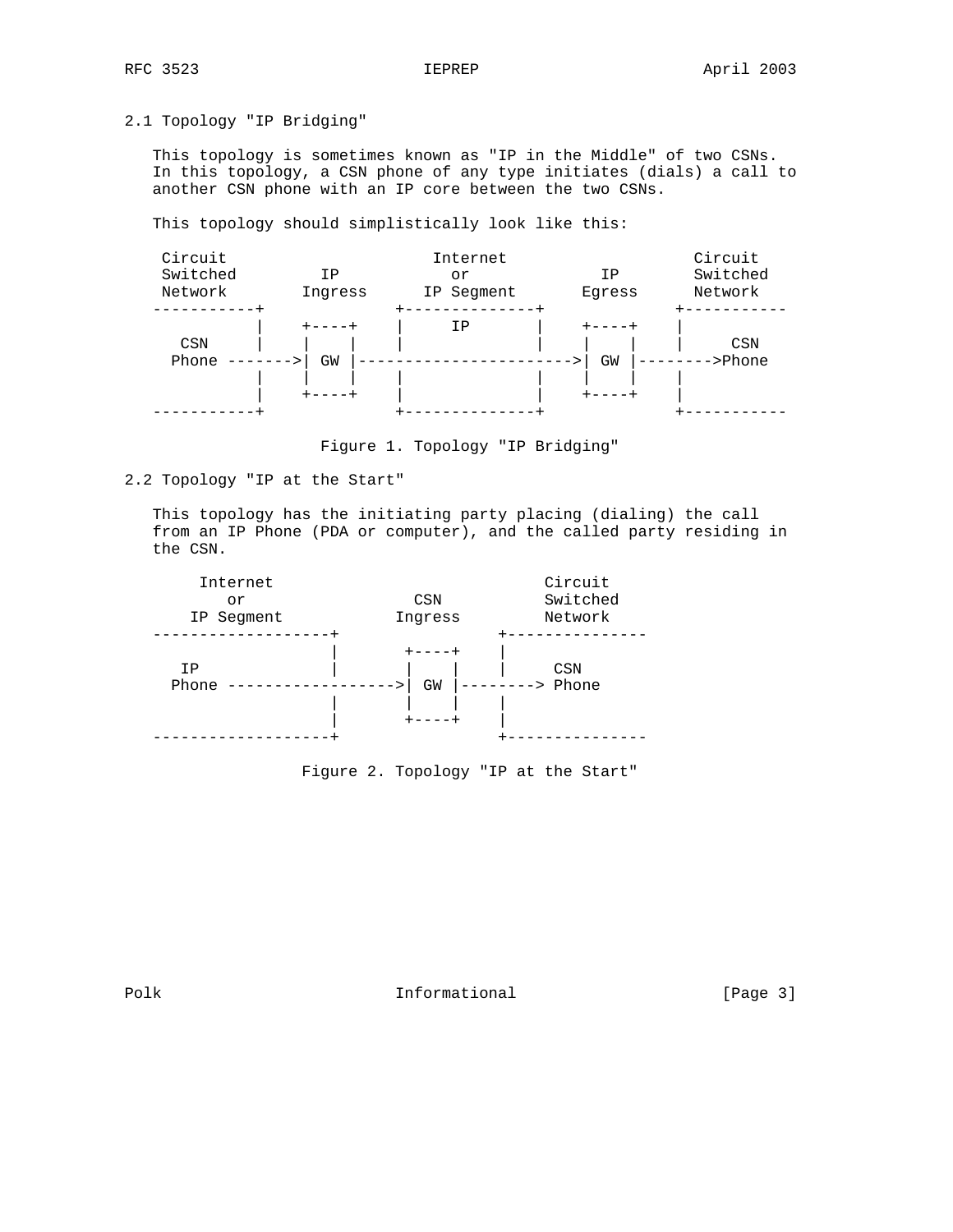# 2.3 Topology "IP at the End"

 This topology has the calling party placing the call from a CSN phone, and the called party being in an IP network.



Figure 3. Topology "IP at the End"

2.4 Topology "End-to-End IP"

This topology has no circuit switched sections in the call path.



## Figure 4. Topology "End to End IP"

 Although shown as one large IP cloud here, the Internet is composed of a series of loosely connected IP domains. An End-to-End IP call will likely traverse a number of these domains and/or multiple network providers, which may impact the call.

Polk **Informational Informational** [Page 4]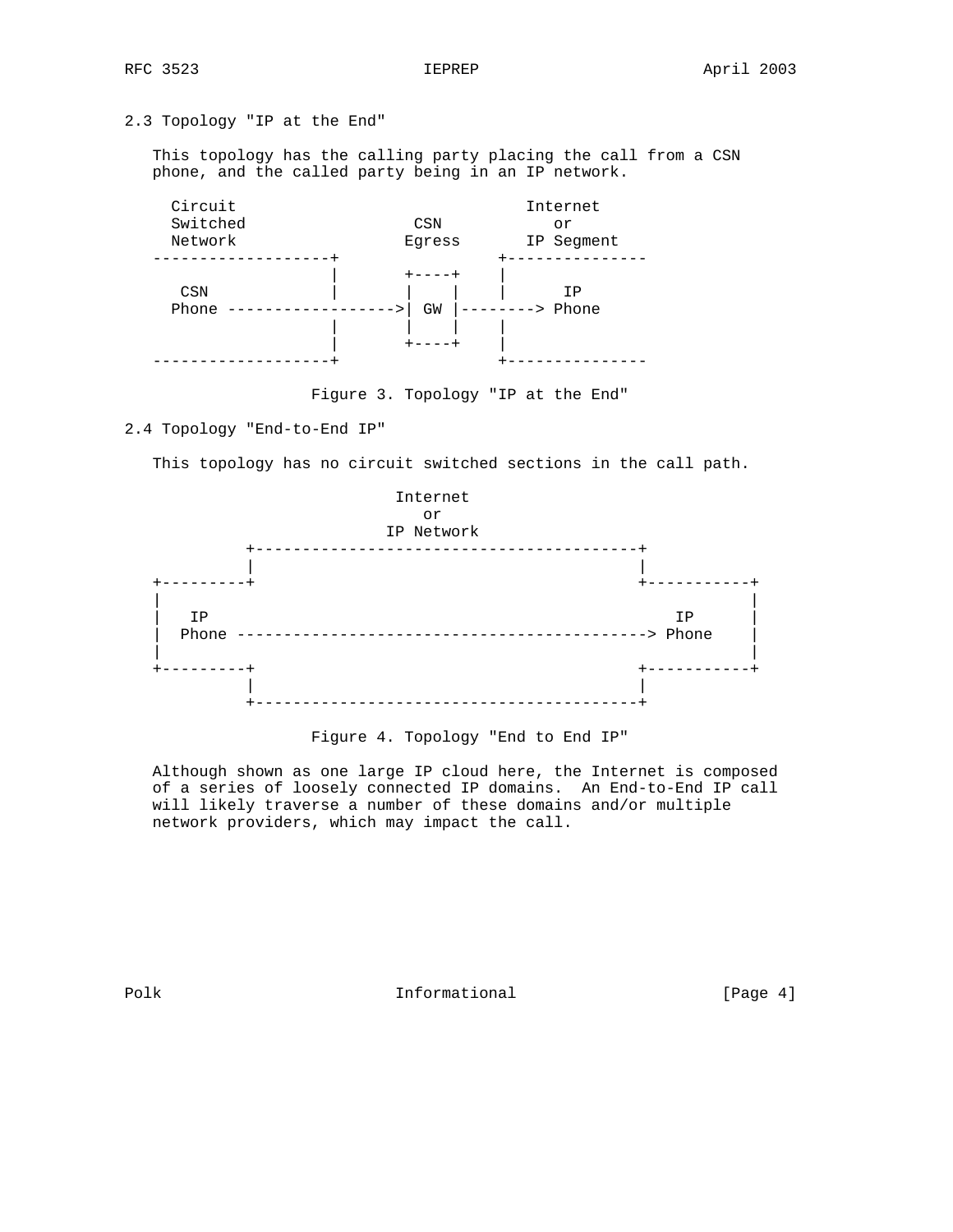3. Security Considerations

 This document merely suggests a common naming convention within IEPREP WG discussions, therefore there are no special security considerations.

4. IANA Considerations

There are no IANA considerations within this document.

5. Acknowledgements

 To Scott Bradner, Kimberly King and Mike Pierce for their comments and suggestions.

6. References

There are no references at the present time.

7. Author's Address

 James M. Polk Cisco Systems 2200 East President George Bush Turnpike Richardson, Texas 75082 USA

EMail: jmpolk@cisco.com

Polk **Informational** [Page 5]